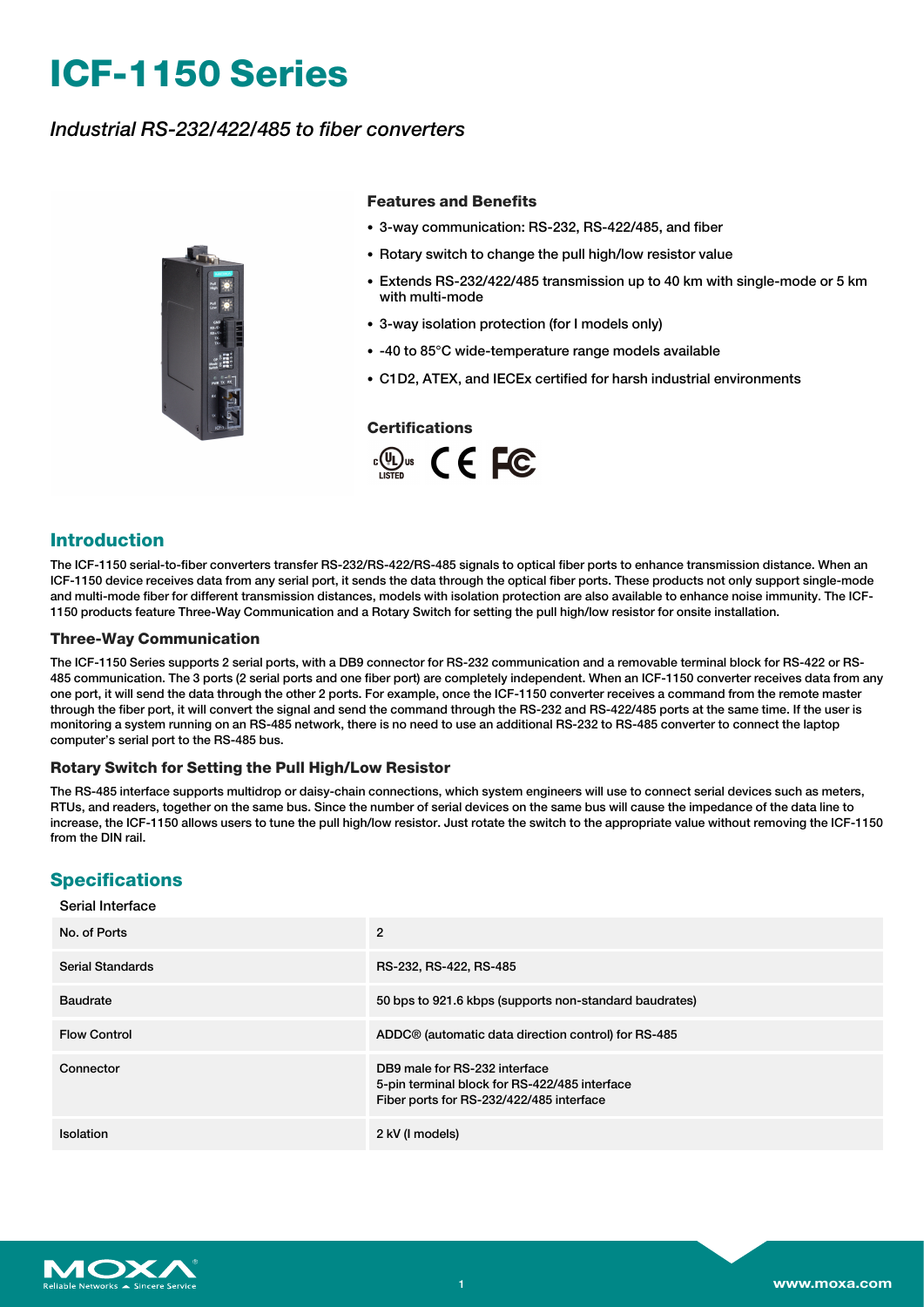| <b>Optical Fiber</b>               |                                                                                                                                                                | <b>Low-Speed Fiber Module</b>                        | <b>Multi-Mode</b>    | Single-Mode  |  |  |  |  |
|------------------------------------|----------------------------------------------------------------------------------------------------------------------------------------------------------------|------------------------------------------------------|----------------------|--------------|--|--|--|--|
|                                    |                                                                                                                                                                |                                                      | 50/125 µm, 800 MHz   |              |  |  |  |  |
|                                    |                                                                                                                                                                | <b>Fiber Cable Requirements</b>                      | 62.5/125 µm, 500 MHz | G.652        |  |  |  |  |
|                                    |                                                                                                                                                                | <b>Typical Distance</b>                              | 5 km                 | 40 km        |  |  |  |  |
|                                    |                                                                                                                                                                | Typical (nm)                                         | 850                  | 1310         |  |  |  |  |
|                                    | Wavelength                                                                                                                                                     | TX Range (nm)                                        | 840 to 860           | 1290 to 1330 |  |  |  |  |
|                                    |                                                                                                                                                                | RX Range (nm)                                        | 800 to 900           | 1100 to 1650 |  |  |  |  |
|                                    | Optical                                                                                                                                                        | TX Range (dBm)                                       | $0$ to $-8$          | $0$ to $-8$  |  |  |  |  |
|                                    |                                                                                                                                                                | RX Range (dBm)                                       | $0$ to $-25$         | $0$ to $-25$ |  |  |  |  |
|                                    | Power                                                                                                                                                          | Link Budget (dB)                                     | 15                   | 20           |  |  |  |  |
|                                    |                                                                                                                                                                | Dispersion Penalty (dB)                              | 1                    | 1            |  |  |  |  |
|                                    | Note: When using a power meter to measure the fiber TX power, set the baudrate to<br>9,600 bps and send data (00, , 0h) to the serial converter's serial port. |                                                      |                      |              |  |  |  |  |
| Pull High/Low Resistor for RS-485  | 150 kilo-ohm, 10 kilo-ohm, 4.7 kilo-ohm, 3.3 kilo-ohm, 1 kilo-ohm, 909 ohm, 822 ohm,<br>770 ohm, 500 ohm, 485 ohm                                              |                                                      |                      |              |  |  |  |  |
| RS-485 Data Direction Control      |                                                                                                                                                                | ADDC <sup>®</sup> (automatic data direction control) |                      |              |  |  |  |  |
| Terminator for RS-485              |                                                                                                                                                                | N/A, 120 ohms, 120 kilo-ohms                         |                      |              |  |  |  |  |
| <b>Serial Signals</b>              |                                                                                                                                                                |                                                      |                      |              |  |  |  |  |
| <b>RS-232</b>                      | TxD, RxD, GND                                                                                                                                                  |                                                      |                      |              |  |  |  |  |
| <b>RS-422</b>                      | Tx+, Tx-, Rx+, Rx-, GND                                                                                                                                        |                                                      |                      |              |  |  |  |  |
| <b>RS-485-4w</b>                   | $Tx+$ , $Tx-$ , $Rx+$ , $Rx-$ , $GND$                                                                                                                          |                                                      |                      |              |  |  |  |  |
| <b>RS-485-2w</b>                   | Data+, Data-, GND                                                                                                                                              |                                                      |                      |              |  |  |  |  |
| <b>Power Parameters</b>            |                                                                                                                                                                |                                                      |                      |              |  |  |  |  |
| <b>Input Current</b>               | ICF-1150 Series: 127 mA @ 12 VDC<br>ICF-1150I Series: 163 mA @ 12 VDC                                                                                          |                                                      |                      |              |  |  |  |  |
| <b>Input Voltage</b>               | 12 to 48 VDC                                                                                                                                                   |                                                      |                      |              |  |  |  |  |
| No. of Power Inputs                | $\mathbf{1}$                                                                                                                                                   |                                                      |                      |              |  |  |  |  |
| <b>Overload Current Protection</b> | Supported                                                                                                                                                      |                                                      |                      |              |  |  |  |  |
| <b>Power Connector</b>             | <b>Terminal block</b>                                                                                                                                          |                                                      |                      |              |  |  |  |  |
| <b>Power Consumption</b>           | ICF-1150 Series: 163 mA @ 12 VDC<br>ICF-1150I Series: 127 mA @ 12 VDC                                                                                          |                                                      |                      |              |  |  |  |  |
| <b>Physical Characteristics</b>    |                                                                                                                                                                |                                                      |                      |              |  |  |  |  |
| Housing                            | Metal                                                                                                                                                          |                                                      |                      |              |  |  |  |  |
| <b>IP Rating</b>                   | <b>IP30</b>                                                                                                                                                    |                                                      |                      |              |  |  |  |  |
| <b>Dimensions</b>                  | 30.3 x 70 x 115 mm (1.19 x 2.76 x 4.53 in)                                                                                                                     |                                                      |                      |              |  |  |  |  |
| Weight                             | 330 g (0.73 lb)                                                                                                                                                |                                                      |                      |              |  |  |  |  |
| Installation                       | <b>DIN-rail mounting</b>                                                                                                                                       |                                                      |                      |              |  |  |  |  |

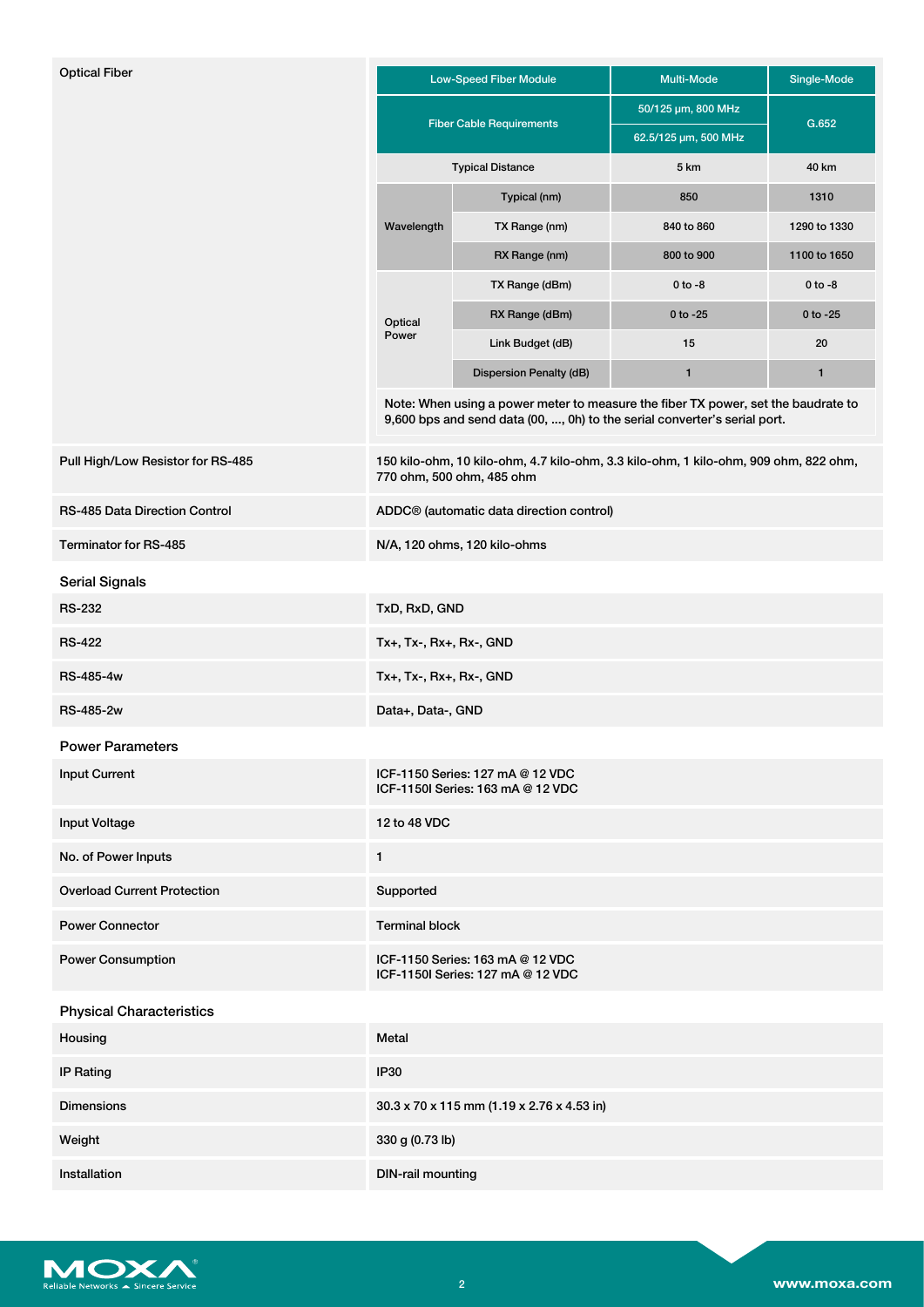## Environmental Limits

| <b>Operating Temperature</b>           | Standard Models: 0 to 60°C (32 to 140°F)<br>Wide Temp. Models: -40 to 85 $\degree$ C (-40 to 185 $\degree$ F)                                                                                                                                                                   |
|----------------------------------------|---------------------------------------------------------------------------------------------------------------------------------------------------------------------------------------------------------------------------------------------------------------------------------|
| Storage Temperature (package included) | -40 to 85°C (-40 to 185°F)                                                                                                                                                                                                                                                      |
| <b>Ambient Relative Humidity</b>       | 5 to 95% (non-condensing)                                                                                                                                                                                                                                                       |
| <b>Standards and Certifications</b>    |                                                                                                                                                                                                                                                                                 |
| <b>EMC</b>                             | EN 55032/24                                                                                                                                                                                                                                                                     |
| EMI                                    | CISPR 32, FCC Part 15B Class A                                                                                                                                                                                                                                                  |
| <b>EMS</b>                             | IEC 61000-4-2 ESD: Contact: 8 kV; Air: 15 kV<br>IEC 61000-4-3 RS: 80 MHz to 1 GHz: 3 V/m<br>IEC 61000-4-4 EFT: Power: 4 kV; Signal: 2 kV<br>IEC 61000-4-5 Surge: Power: 4 kV; Signal: 0.5 kV<br>IEC 61000-4-6 CS: 150 kHz to 80 MHz: 3 V/m; Signal: 3 V/m<br>IEC 61000-4-8 PFMF |
| <b>Environmental Testing</b>           | IEC 60068-2-1<br>IEC 60068-2-2<br>IEC 60068-2-3                                                                                                                                                                                                                                 |
| Safety                                 | EN 60950-1, IEC 60950-1                                                                                                                                                                                                                                                         |
| Vibration                              | IEC 60068-2-6                                                                                                                                                                                                                                                                   |
| <b>Hazardous Locations</b>             | -IEX models: IECEx                                                                                                                                                                                                                                                              |
| <b>MTBF</b>                            |                                                                                                                                                                                                                                                                                 |
| Time                                   | 792,085 hrs                                                                                                                                                                                                                                                                     |
| <b>Standards</b>                       | Telcordia (Bellcore), GB                                                                                                                                                                                                                                                        |
| Warranty                               |                                                                                                                                                                                                                                                                                 |
| <b>Warranty Period</b>                 | 5 years                                                                                                                                                                                                                                                                         |
| <b>Details</b>                         | See www.moxa.com/warranty                                                                                                                                                                                                                                                       |
| <b>Package Contents</b>                |                                                                                                                                                                                                                                                                                 |
| <b>Device</b>                          | 1 x ICF-1150 Series converter                                                                                                                                                                                                                                                   |
| Documentation                          | 1 x quick installation guide<br>1 x warranty card                                                                                                                                                                                                                               |

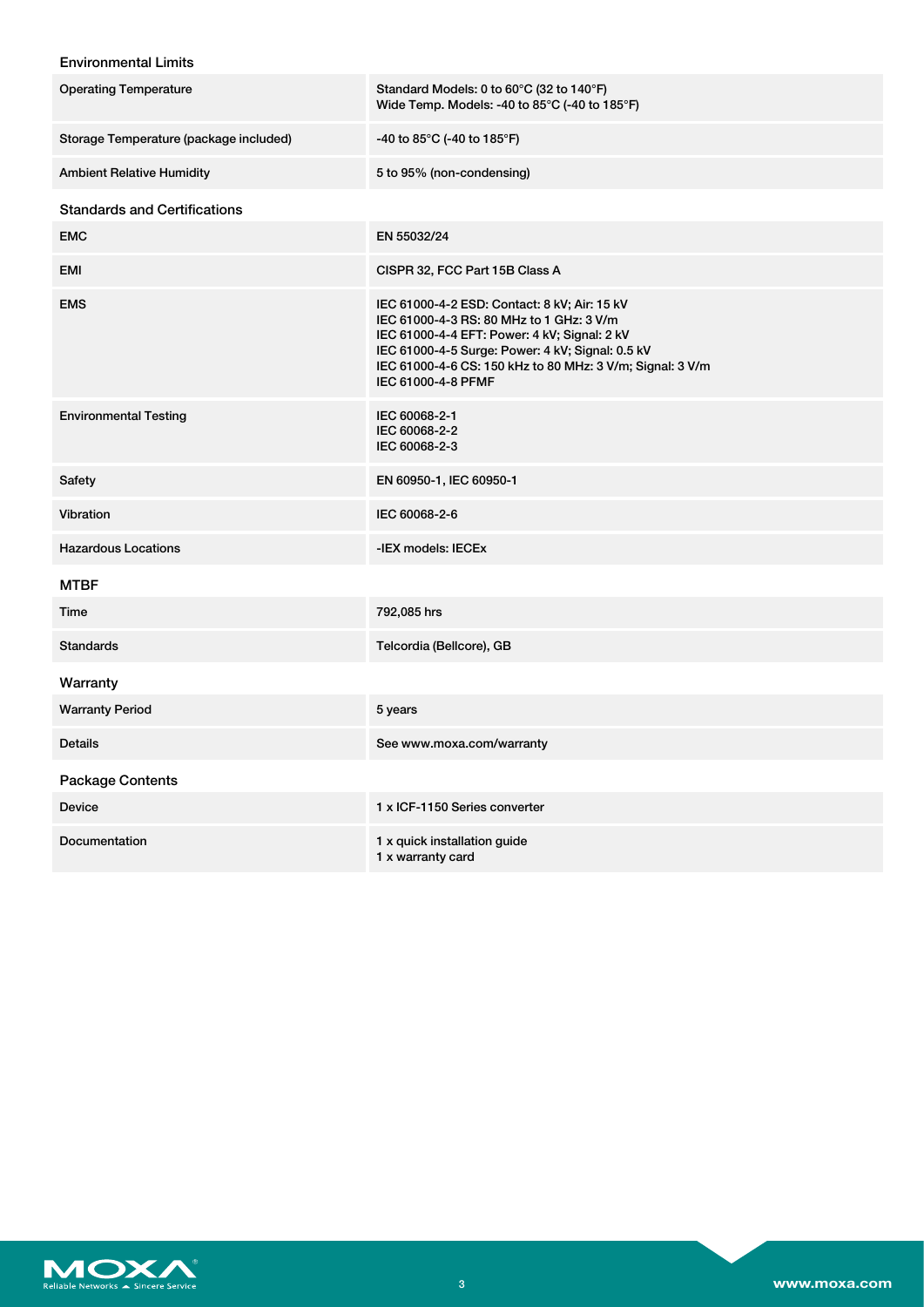## **Dimensions**

ıЮ

⇔

開

 $\circledcirc$ Ô

 $\mathcal{Q}$   $\mathcal{Q}$   $\mathcal{Q}$ 

MC

Pull<br>Low 5

Unit: mm (inch)





| A | 8<br>.<br>8888880800<br>880000000000 | 88888888 |  |  |  |  | - 8<br>- 0 |  |  |  |
|---|--------------------------------------|----------|--|--|--|--|------------|--|--|--|
|   |                                      |          |  |  |  |  |            |  |  |  |

## **Ordering Information**

| <b>Model Name</b> | <b>Isolation</b> | <b>Operating Temp.</b> | <b>Fiber Module Type</b> | <b>IECEx Supported</b> |
|-------------------|------------------|------------------------|--------------------------|------------------------|
| ICF-1150-M-ST     | -                | 0 to $60^{\circ}$ C    | Multi-mode ST            |                        |
| ICF-1150-M-SC     |                  | 0 to $60^{\circ}$ C    | Multi-mode SC            |                        |
| ICF-1150-S-ST     |                  | 0 to $60^{\circ}$ C    | Single-mode ST           |                        |
| ICF-1150-S-SC     | -                | 0 to $60^{\circ}$ C    | Single-mode SC           |                        |
| ICF-1150-M-ST-T   |                  | -40 to 85 $\degree$ C  | Multi-mode ST            |                        |
| ICF-1150-M-SC-T   |                  | -40 to $85^{\circ}$ C  | Multi-mode SC            |                        |
| ICF-1150-S-ST-T   |                  | -40 to 85 $\degree$ C  | Single-mode ST           |                        |
| ICF-1150-S-SC-T   | -                | -40 to $85^{\circ}$ C  | Single-mode SC           |                        |
| ICF-1150I-M-ST    | $2$ kV           | 0 to $60^{\circ}$ C    | Multi-mode ST            |                        |
| ICF-1150I-M-SC    | $2$ kV           | 0 to $60^{\circ}$ C    | Multi-mode SC            |                        |
| ICF-1150I-S-ST    | $2$ kV           | 0 to $60^{\circ}$ C    | Single-mode ST           |                        |
| ICF-1150I-S-SC    | $2$ kV           | 0 to $60^{\circ}$ C    | Single-mode SC           |                        |
| ICF-1150I-M-ST-T  | $2$ kV           | -40 to 85 $\degree$ C  | Multi-mode ST            |                        |